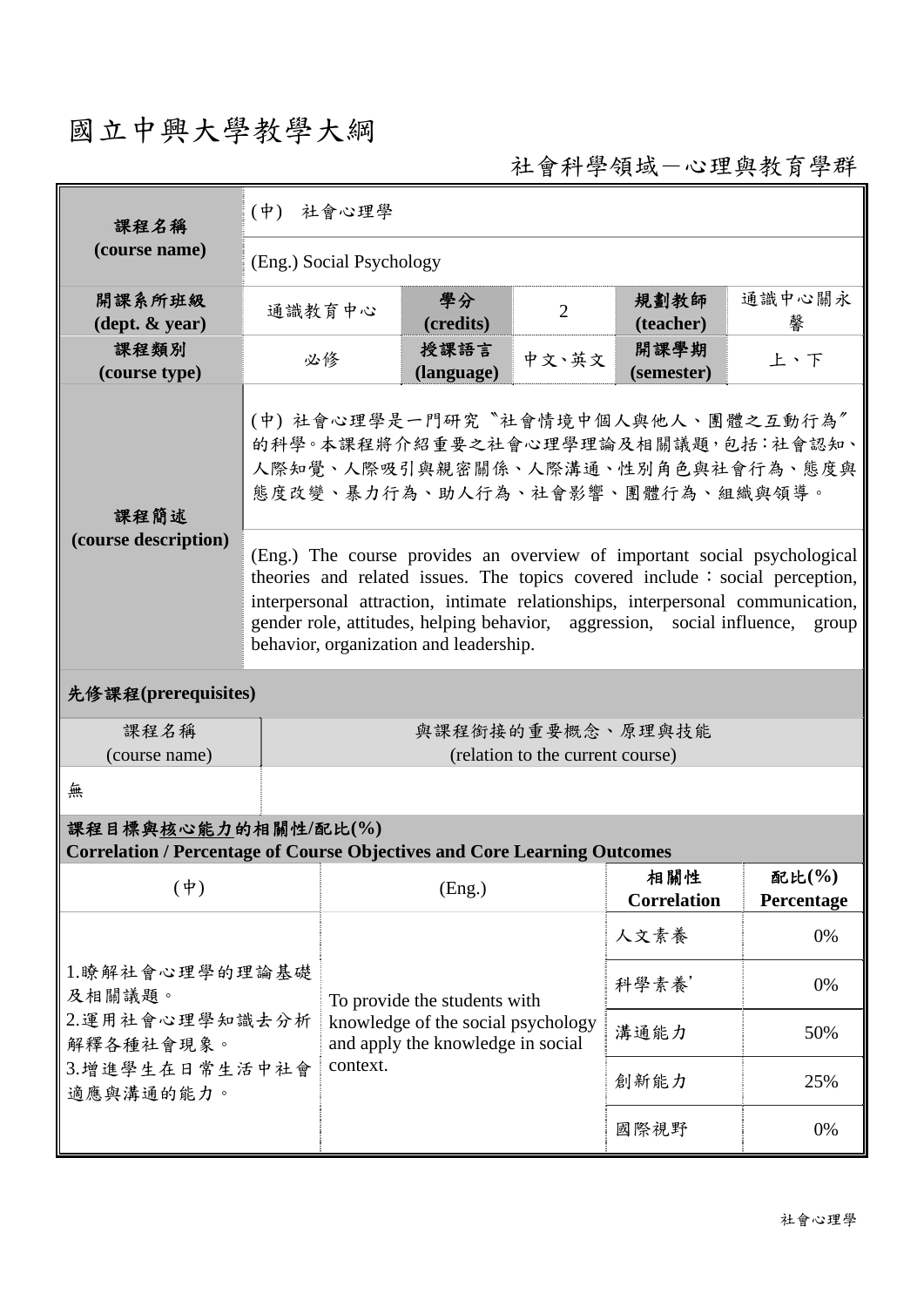|                                                                                         |                |          |                                              |                               |         |   |  | 社會關懷 | 25%  |  |  |
|-----------------------------------------------------------------------------------------|----------------|----------|----------------------------------------------|-------------------------------|---------|---|--|------|------|--|--|
| 課程目標之教學方法與評量方式                                                                          |                |          |                                              |                               |         |   |  |      |      |  |  |
| <b>Teaching Strategies and Assessment Methods for Course Objectives</b><br>課程目標<br>教學方法 |                |          |                                              |                               |         |   |  | 評量方式 |      |  |  |
|                                                                                         |                |          |                                              |                               |         |   |  |      |      |  |  |
| 講授<br>同上段<br>討論/報告                                                                      |                |          |                                              | 期中考試30%<br>期末考試30%<br>平時表現10% |         |   |  |      |      |  |  |
|                                                                                         |                |          |                                              |                               | 分組報告30% |   |  |      |      |  |  |
| 授課內容 (單元名稱與內容、習作/考試進度、備註)                                                               |                |          |                                              |                               |         |   |  |      |      |  |  |
|                                                                                         |                |          | (course content and homework/tests schedule) |                               |         |   |  |      |      |  |  |
|                                                                                         | 週次             |          | 授                                            | 課                             | 大       | 綱 |  |      | 教師姓名 |  |  |
|                                                                                         | 1              |          | 課程內容介紹與說明:                                   | 2万旦 众 乜 尹 然 八                 |         |   |  |      | 關永馨  |  |  |
|                                                                                         | $\overline{2}$ |          | 社會心理學的理論與研究方法                                |                               |         |   |  |      | 關永馨  |  |  |
|                                                                                         | 3              |          | 社會知覺:印象形成                                    |                               |         |   |  |      | 關永馨  |  |  |
|                                                                                         | $\overline{4}$ |          | 社會知覺:歸因歷程與偏差                                 |                               |         |   |  |      | 關永馨  |  |  |
|                                                                                         | 5              | 自我與人際關係  |                                              |                               |         |   |  |      | 關永馨  |  |  |
|                                                                                         | 6              | 人際吸引     |                                              |                               |         |   |  |      | 關永馨  |  |  |
|                                                                                         | $\tau$         | 親密關係     |                                              |                               |         |   |  |      | 關永馨  |  |  |
|                                                                                         | 8              | 人際溝通     |                                              |                               |         |   |  |      | 關永馨  |  |  |
|                                                                                         | 9              | 期中考試     |                                              |                               |         |   |  |      | 關永馨  |  |  |
|                                                                                         | 10             | 態度與行為    |                                              |                               |         |   |  |      | 關永馨  |  |  |
|                                                                                         | 11             | 態度改變     |                                              |                               |         |   |  |      | 關永馨  |  |  |
|                                                                                         | 12             | 道德與利社會行為 |                                              |                               |         |   |  |      | 關永馨  |  |  |
|                                                                                         | 13             | 攻擊與暴力    |                                              |                               |         |   |  |      | 關永馨  |  |  |
|                                                                                         | 14             |          | 社會影響:從眾、順從與服從                                |                               |         |   |  |      | 關永馨  |  |  |
|                                                                                         | 15             | 團體行為     |                                              |                               |         |   |  |      | 關永馨  |  |  |
|                                                                                         | 16             | 組織與領導    |                                              |                               |         |   |  |      | 關永馨  |  |  |
|                                                                                         | 17             |          | 性別角色與社會行為                                    |                               |         |   |  |      | 關永馨  |  |  |
|                                                                                         | 18             | 期末考試     |                                              |                               |         |   |  |      | 關永馨  |  |  |

教科書**&**參考書目(書名、作者、書局、代理商、說明) **(textbook & other references)**